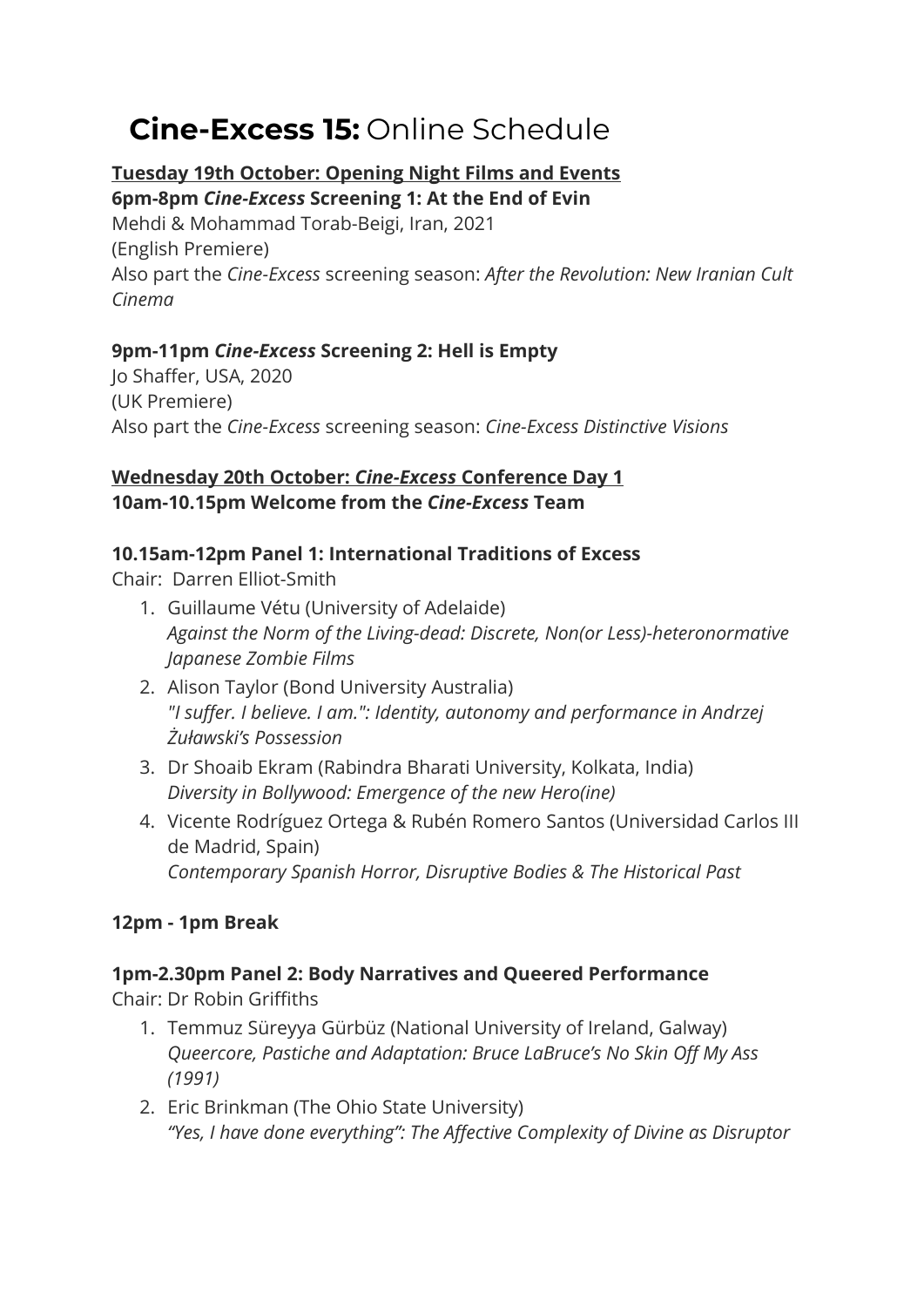3. Joshua W. Katz & Todd G. Morrison (University of Saskatchewan, Saskatoon, Canada) *"He came to fuck the dead back to life": Interrogating the Intentionality Behind Bruce LaBruce's L.A. Zombie*

## **2.30-3pm: Break**

#### **3pm-5pm Panel 3: Transmedia Bodies, Forms and Fears**

Chair: Dr Eddie Falvey

- 1. Alex Fitch (University of Brighton) *Voyeurism and disruptive sexuality in Alan Moore and Jacen Burrows' Providence*
- 2. Amanda Reyes (Independent Scholar) *"I know I'm not Gloria Steinem. Not yet.": The Made for TV Genre Movie, Second Wave Feminism and the Small Screen*
- 3. Dr Darren Elliott-Smith (University of Stirling). *I have an update on the lesbians…': Queer Horror and Hauntology via Netflix's Ratched (Murphy 2020)*
- 4. Dr Robin Griffiths (Birmingham City University) *"You've gone strange on me": Queer dysmorphia and the politics of violence in Brandon Cronenberg's Possessor'.*

## **5pm-6pm Break**

## **6pm-8pm** *Cine-Excess* **Screening 3: The Curse of Willow Song**

Karen Lam, Canada, 2020 (UK Premiere) Also part the *Cine-Excess* screening season: *The New Flesh: Contemporary Canadian Cult Film*

#### **9pm-11pm** *Cine-Excess* **Screening 4: The Woman**

Lucky McKee, USA, 2011

# **Thursday 21st October 2021:** *Cine-Excess* **Conference Day 2**

**10.00am-11.45am Panel 4: Subversive Auteurs Session I** Chair: Amy Harris

- 1. Dr Claire Henry (Massey University) *Posthuman Puppeteers in Being John Malkovich and Possessor*
- 2. Émilie von Garan (University of Toronto) *Hybridity and Transgression: The Archi-Sexual Politics of Dario Argento's Cinema*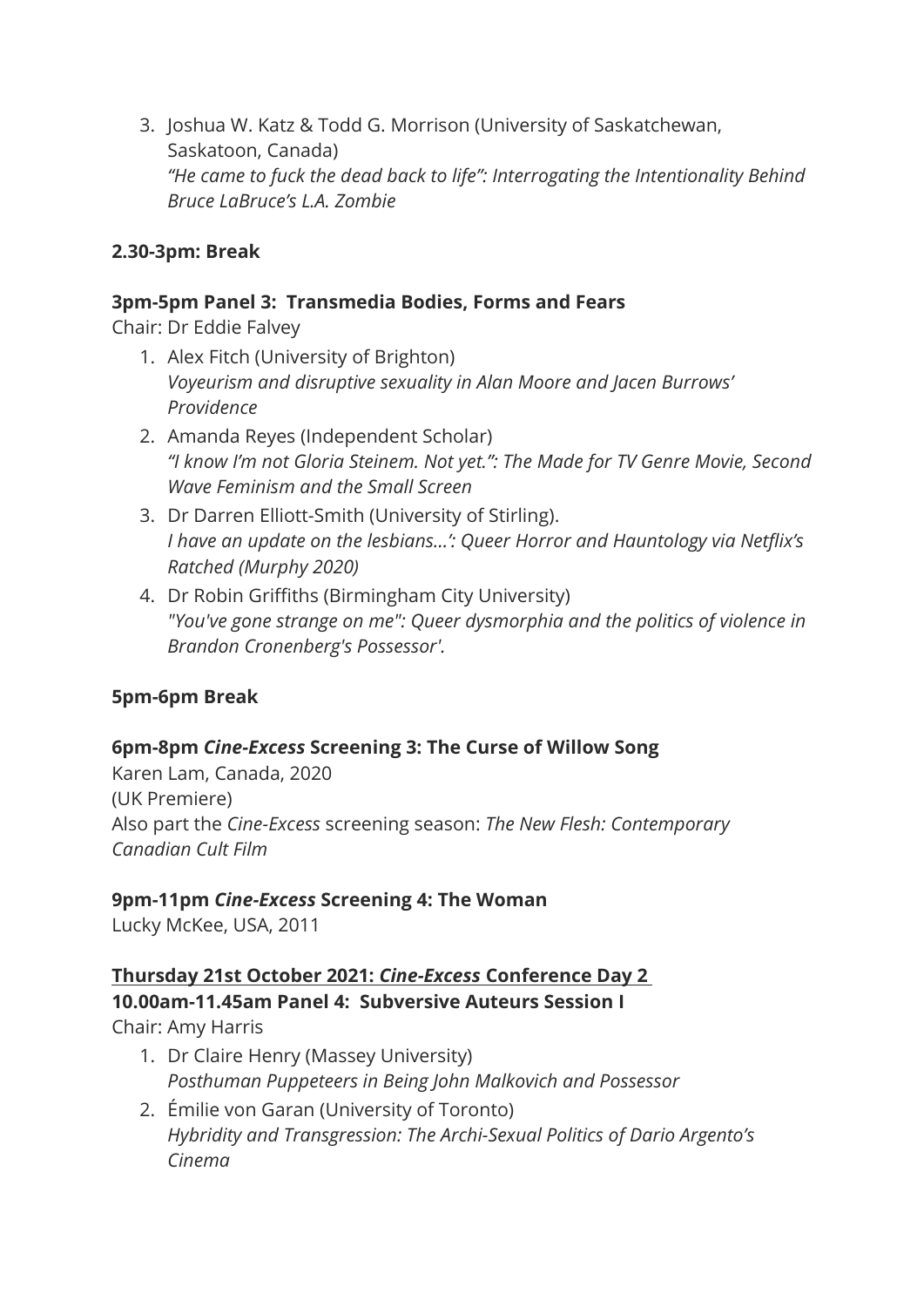- 3. Sarah Hamblin (Uni Mass Boston) *Jean Rollin's Revolutionary Vampires*
- 4. Jay McRoy (University of Wisconsin) *The Agony of Mediation: Thomas Clay's The Great Ecstasy of Robert Carmichael*

## **11.45-12pm Break**

## **12pm-1pm Keynote 1: Alison Peirse**

## **1pm - 2pm Break**

## **2pm-3.45pm Panel 5: Subversive Auteurs Session II - Panel supported by Auteur Publishing/Devil's Advocates**

Chair: Alison Peirse

- 1. Sinead Edmonds (University of Warwick) *"Keep Your Eyes to Yourself" - Women Directors and The Exploitation Slasher*
- 2. Bruna Foletto Lucas (Kingston University) *Doubles, Mirrors and Power: Is Female Sexuality Inherently Monstrous?*
- 3. Valeria Villegas Lindvall (University of Gothenburg, Sweden) *She turns men into raging beasts! Horror, female sexuality, and nationality in Isabel Sarli's Embrujada (1969)*
- 4. Rachel E. Carter and Georgia-Mae Blood (De Montfort University) *Jennifer's Body Re-Framed: Demonic Succubus as Feminist Cult Icon*

## **3.45pm-4 pm Break**

## **4pm-5pm Panel 6: The Soska Sisters' Tales of Terror: New Visions of** *American Mary*

Chair: Eugenio Triana

This year's Tales of Terror competition features directors and BCU International Fellow's Jennifer and Sylvia Soska reviewing MA student film pitch entries for the upcoming TV series of *American Mary*.

#### **5pm-6pm Break**

#### **7pm-8pm: Cut and Run - Prano Bailey-Bond Interview**

#### **8pm-10pm** *Cine-Excess* **Screening 5: The Yellow Wallpaper** Kevin Pontuti, USA/Ireland, 2021

(English Premiere) Also part the *Cine-Excess* screening season: *Cine-Excess Distinctive Visions*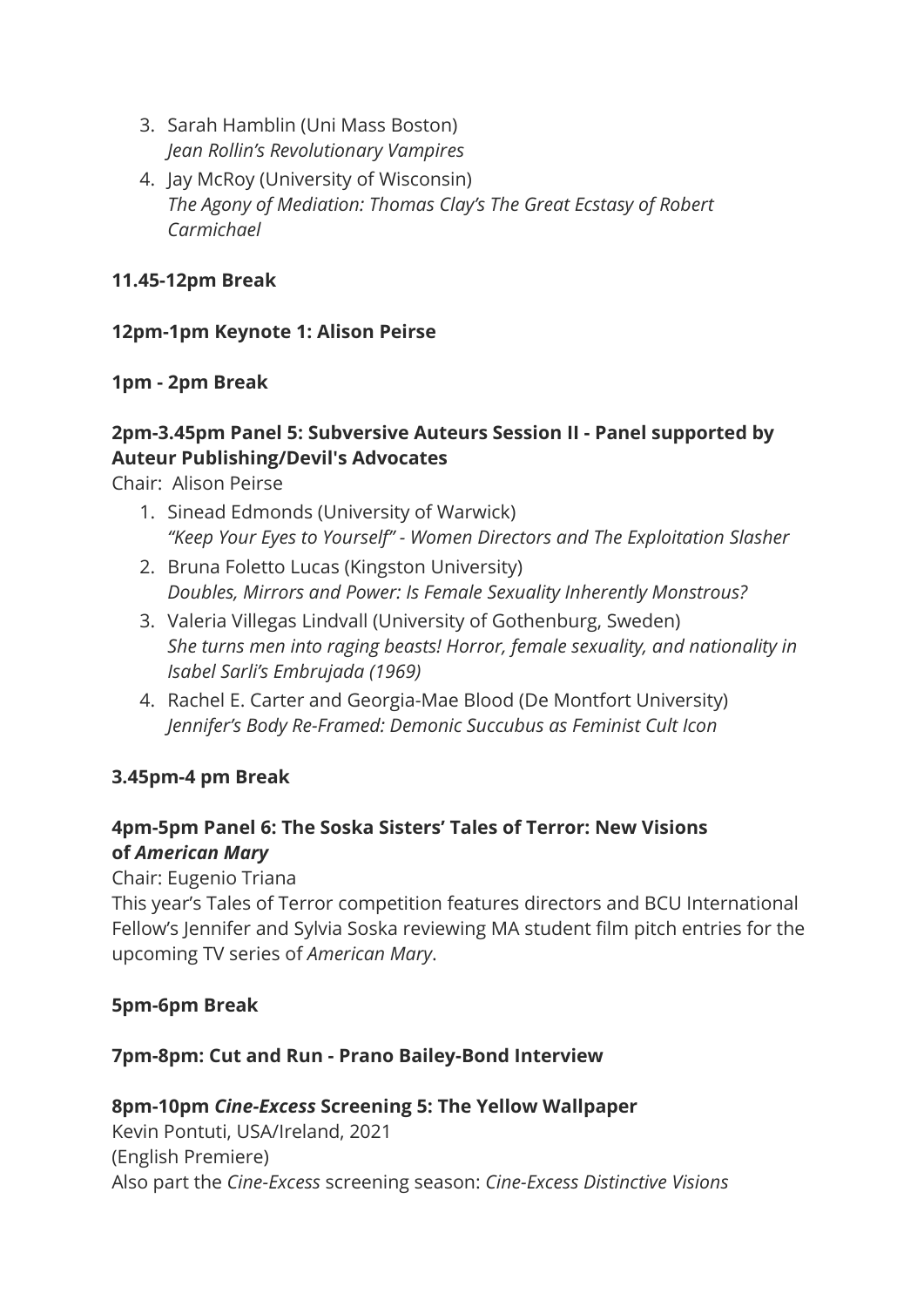## **10.15pm -12.15am** *Cine-Excess* **Screening 6: Basenji**

Ian Scott Clement, Nepal, 2021

# **Friday 22nd October 2021:** *Cine-Excess* **Conference Day 3 10am-11.30 am Panel 7: The Monstrous Bodies of Cult Cinema**

Chair: K Pervaiz

- 1. Tugce Kutlu (University College London) *I Am Not Carrie: Representations of Monstrous Female Bodies in the 2010s*
- 2. Ariel Baska (Independent Researcher) *Distortions and Disabilities: Reclaiming the Monsters as Our Selves*
- 3. Martin Jones (Liverpool John Moores University) *'I am the spirit of a person who was buried in the woods nearby, and the grave has been disturbed' – Folkloric femininity in The Bell Witch Legend and The Blair Witch Project*

## **11.30am-12pm Break**

## **12pm-1pm: Keynote 2: Alexandra Heller-Nicholas**

## **1pm-2pm Break**

## **2pm-3.45pm Panel 8: From the Monstrous and Non-Monstrous Bodies on Screen – Panel Supported by the Arts Council**

Chair: Ariel Baska

- 1. Ashley Rini and Joy C. Schaefer (Lawrence Technological University, USA) *Beyond Revenge in Teen Body Horror: The Non-Monstrous Feminine in Thelma (2017) and Blue My Mind (2017)*
- 2. Kate Robertson (University of Sydney, Australia and Independent Scholar in New York) *Animal Magnetism: The allure of the woman-as-animal in genre cinema*
- 3. Jennifer O'Sullivan (Federation University, Australia) *'Dragons, Deviance and Death: Self, Destruction and Sex in Ninagawa's Snakes and Earrings'*
- 4. Ekky Imanjaya, Nayla Majestya, Andrianus Merdhi (Binus University, Indonesia) *Pocongsploitation!: The Trending of Indonesian Shroud Ghost Films*

## **3.45pm-4 pm Break**

## **4pm-5pm** *Cine-Excess* **Screening 7: Cinema Red - Full Native Horror**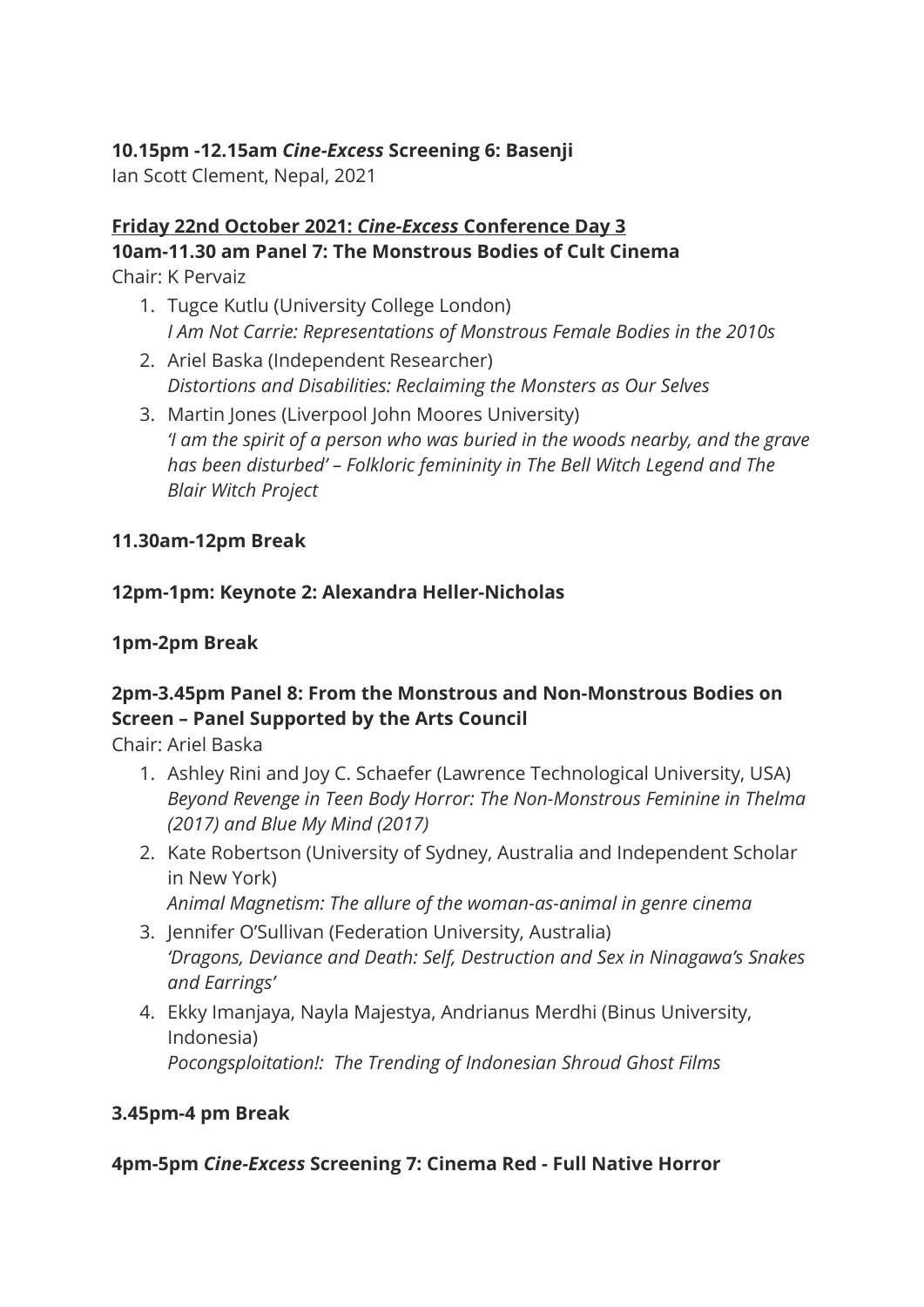Mike J. Marin, USA, 2021 (UK Premiere) Also part the *Cine-Excess* screening season: *Cine-Excess Documentary Voices*

#### **5pm-6pm Break**

## **6pm-7pm** *Cine-Excess* **2021 Innovator of Horror Award for Pollyanna McIntosh**

#### **8pm-10pm** *Cine-Excess* **Screening 8: The Unsettling**

Harry Owens, USA, 2021 (UK Premiere) Also part the *Cine-Excess* screening season: *Cine-Excess Distinctive Visions*

#### **10.30pm-12.30am** *Cine-Excess* **Screening 9: Terror Trips**

Jeff Seemann, USA, 2021 (UK Premiere) Also part the screening season: *Cine-Excess Distinctive Visions*

#### **Saturday 23rd October 2021: Cine-Excess Conference Day 3**

#### **10.15-12pm Panel 9: Tortured Masculinities in Cult Cinema**

Chair: Daniel Sheppard

- 1. Neil Jackson (University of Lincoln) *Captain Milkshake Meets The Losers: Critical Notes on Two Vietnam War Films from 1970*
- 2. Daniel Finnemore (University of Leicester) *The Caravan of Hate: Hyper-masculinity and the Cautionary Tale of Ben Wheatley's Sightseers*
- 3. Adam Daniel (Western Sydney University) *Lone Wolf: Performative Masculinity and the Affective Moment in the Creep Series*

#### **12pm-1pm Break**

#### **1pm-2.30pm Panel 10: Obscenity: Performance, Politics and Policy**

Chair: Neil Jackson

- 1. Eddie Falvey (Plymouth College of Art) *Going Both Ways: Porn Stardom as Cult Signifier*
- 2. Geneveive Newman (University of Pittsburgh) *"It's Just Not Good Enough": New Approaches to Rape and Abuse After 2010*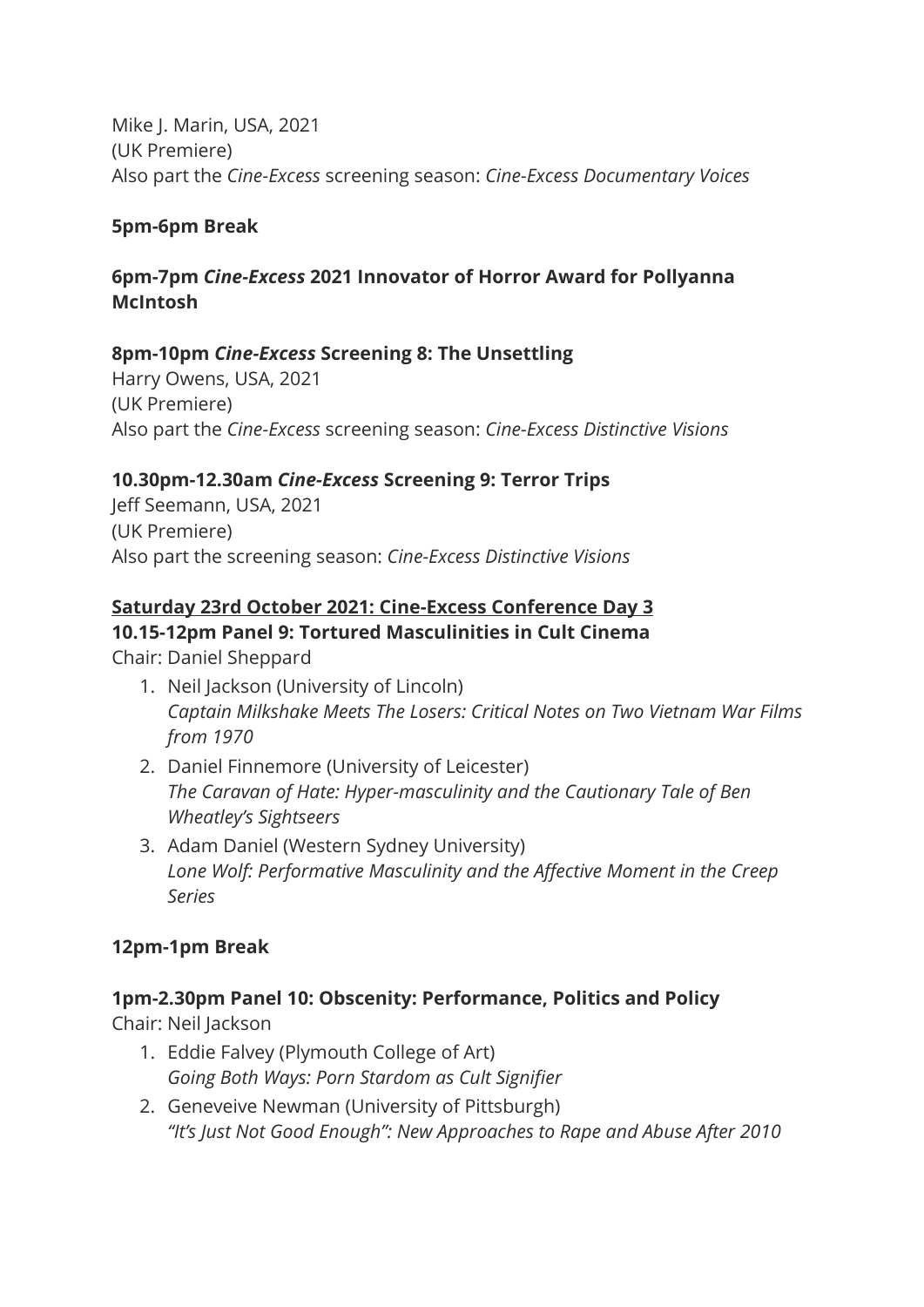3. Meg Lonergan (Carleton University, Ottawa, Canada) *Unimaginative Communities? The Canadian Problem with 'Communities' in Law and Culture*

## **2.30pm -2.45pm Conference Ending remarks**

**Saturday 23rd October 2021: Cine-Excess Shock Till You Drop 3pm-5pm Cine-Excess Screening 10: Women on Both Sides of the Camera** Mahshad Afshar, Iran/UK, 2021 Also part the Cine-Excess screening season: *Cine-Excess Documentary Voices*

#### **5.30pm-7.15pm Cine-Excess Screening 11: Motion Detected**

Justin Gallaher & Sam Roseme, USA, 2021 (UK Premiere) Also part the Cine-Excess screening season: *Cine-Excess Distinctive Visions*

## **7.30pm-8.30pm: Interview with Brandon Cronenberg**

## **9pm-11pm** *Cine-Exces***s Screening 12: Ditched**

Christopher Donaldson, Canada, 2021 (UK Premiere) Also part the *Cine-Excess* screening season: *The New Flesh: Contemporary Canadian Cult Film*

#### **11pm-12.30am** *Cine-Excess* **Screening 13: Shahin**

Salar Tehrani, Iran, 2021 (UK Premiere) Also part the *Cine-Excess* screening season: *After the Revolution: New Iranian Cult Cinema*

#### **Sunday 24th October 2021: Chill Out Sunday 12pm-12am**

A selection of further *Cine-Excess* 15 UK premieres and exclusive screenings for those film fans who like their Sunday chill outs to be chilling. Please note that all Second Run screenings are geo-locked to the UK region.

#### **Second Run Sunday**

Films in the following festival screening strands are available to watch for 24 Hours for UK based audiences only:

#### **Cine-Excess Distinctive Visions**

- Basenji
- The Yellow Wallpaper